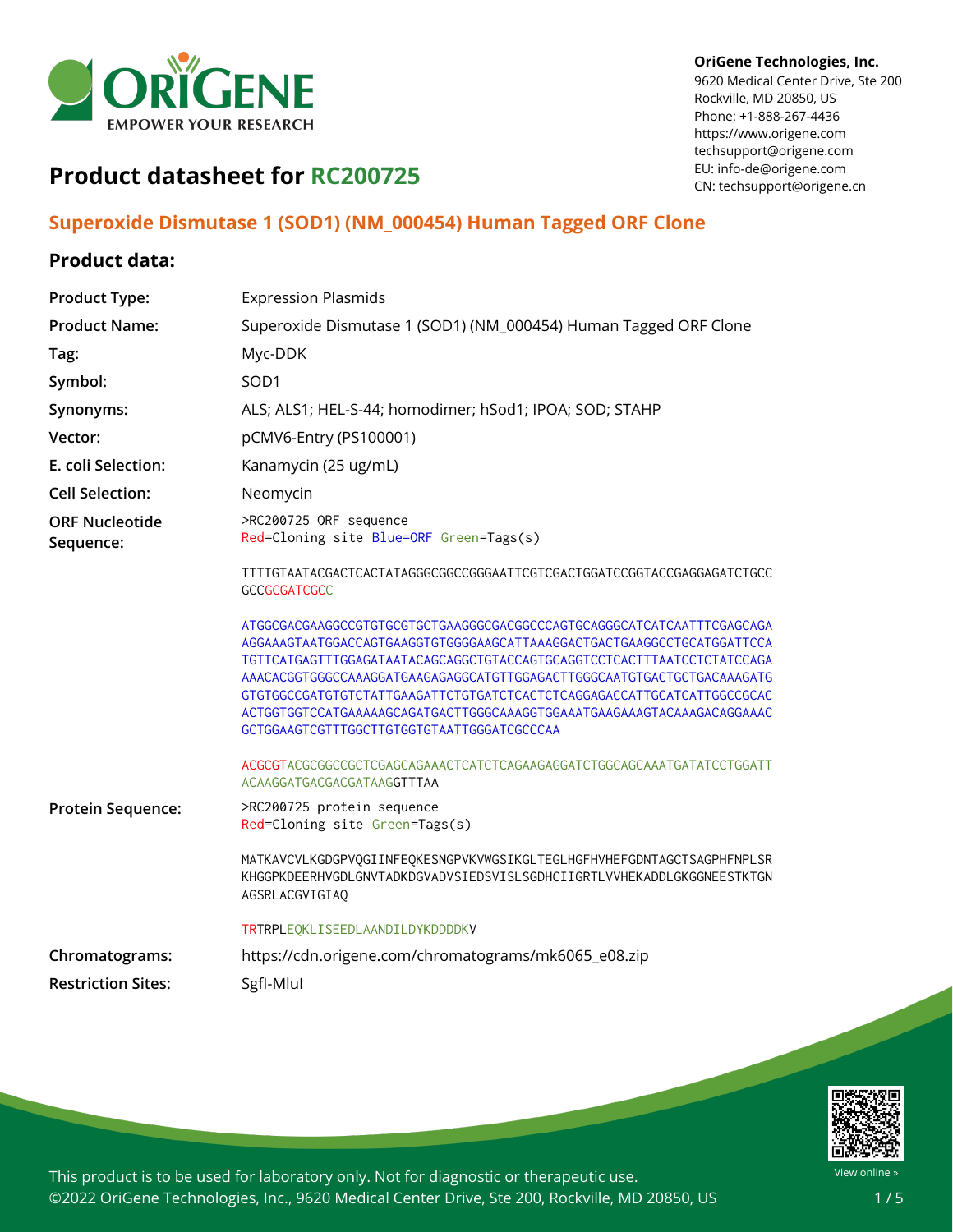

#### **Cloning Scheme:**



\* The last codon before the Stop codon of the ORF

#### **Plasmid Map:**



| ACCN:            | NM 000454 |
|------------------|-----------|
| <b>ORF Size:</b> | 462 bp    |

This product is to be used for laboratory only. Not for diagnostic or therapeutic use. ©2022 OriGene Technologies, Inc., 9620 Medical Center Drive, Ste 200, Rockville, MD 20850, US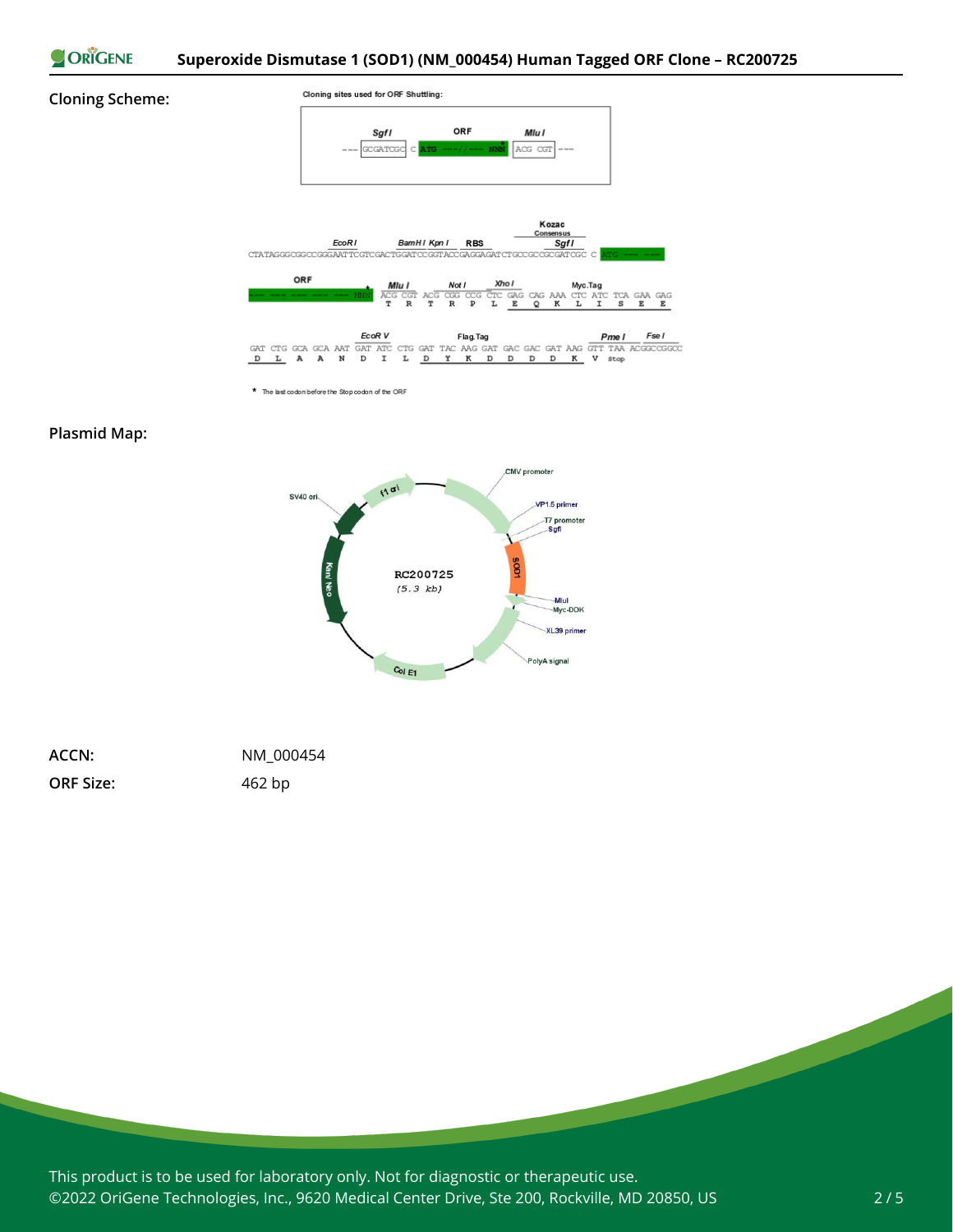| ORIGENE                       | Superoxide Dismutase 1 (SOD1) (NM_000454) Human Tagged ORF Clone - RC200725                                                                                                                                                                                                                                                                                                                                                                                                                                                                 |
|-------------------------------|---------------------------------------------------------------------------------------------------------------------------------------------------------------------------------------------------------------------------------------------------------------------------------------------------------------------------------------------------------------------------------------------------------------------------------------------------------------------------------------------------------------------------------------------|
| <b>OTI Disclaimer:</b>        | Due to the inherent nature of this plasmid, standard methods to replicate additional amounts<br>of DNA in E. coli are highly likely to result in mutations and/or rearrangements. Therefore,<br>OriGene does not guarantee the capability to replicate this plasmid DNA. Additional amounts<br>of DNA can be purchased from OriGene with batch-specific, full-sequence verification at a<br>reduced cost. Please contact our customer care team at custsupport@origene.com or by<br>calling 301.340.3188 option 3 for pricing and delivery. |
|                               | The molecular sequence of this clone aligns with the gene accession number as a point of<br>reference only. However, individual transcript sequences of the same gene can differ through<br>naturally occurring variations (e.g. polymorphisms), each with its own valid existence. This<br>clone is substantially in agreement with the reference, but a complete review of all prevailing<br>variants is recommended prior to use. More info                                                                                              |
| <b>OTI Annotation:</b>        | This clone was engineered to express the complete ORF with an expression tag. Expression<br>varies depending on the nature of the gene.                                                                                                                                                                                                                                                                                                                                                                                                     |
| Components:                   | The ORF clone is ion-exchange column purified and shipped in a 2D barcoded Matrix tube<br>containing 10ug of transfection-ready, dried plasmid DNA (reconstitute with 100 ul of water).                                                                                                                                                                                                                                                                                                                                                     |
| <b>Reconstitution Method:</b> | 1. Centrifuge at 5,000xg for 5min.<br>2. Carefully open the tube and add 100ul of sterile water to dissolve the DNA.<br>3. Close the tube and incubate for 10 minutes at room temperature.<br>4. Briefly vortex the tube and then do a quick spin (less than 5000xg) to concentrate the liquid<br>at the bottom.<br>5. Store the suspended plasmid at -20°C. The DNA is stable for at least one year from date of<br>shipping when stored at -20°C.                                                                                         |
| RefSeq:                       | NM 000454.5                                                                                                                                                                                                                                                                                                                                                                                                                                                                                                                                 |
| <b>RefSeq Size:</b>           | 981 bp                                                                                                                                                                                                                                                                                                                                                                                                                                                                                                                                      |
| <b>RefSeq ORF:</b>            | 465 bp                                                                                                                                                                                                                                                                                                                                                                                                                                                                                                                                      |
| Locus ID:                     | 6647                                                                                                                                                                                                                                                                                                                                                                                                                                                                                                                                        |
| <b>UniProt ID:</b>            | P00441                                                                                                                                                                                                                                                                                                                                                                                                                                                                                                                                      |
| Cytogenetics:                 | 21q22.11                                                                                                                                                                                                                                                                                                                                                                                                                                                                                                                                    |
| Domains:                      | sodcu                                                                                                                                                                                                                                                                                                                                                                                                                                                                                                                                       |
| <b>Protein Families:</b>      | Druggable Genome                                                                                                                                                                                                                                                                                                                                                                                                                                                                                                                            |
| <b>Protein Pathways:</b>      | Amyotrophic lateral sclerosis (ALS), Huntington's disease, Prion diseases                                                                                                                                                                                                                                                                                                                                                                                                                                                                   |
| MW:                           | 15.9 kDa                                                                                                                                                                                                                                                                                                                                                                                                                                                                                                                                    |

This product is to be used for laboratory only. Not for diagnostic or therapeutic use. ©2022 OriGene Technologies, Inc., 9620 Medical Center Drive, Ste 200, Rockville, MD 20850, US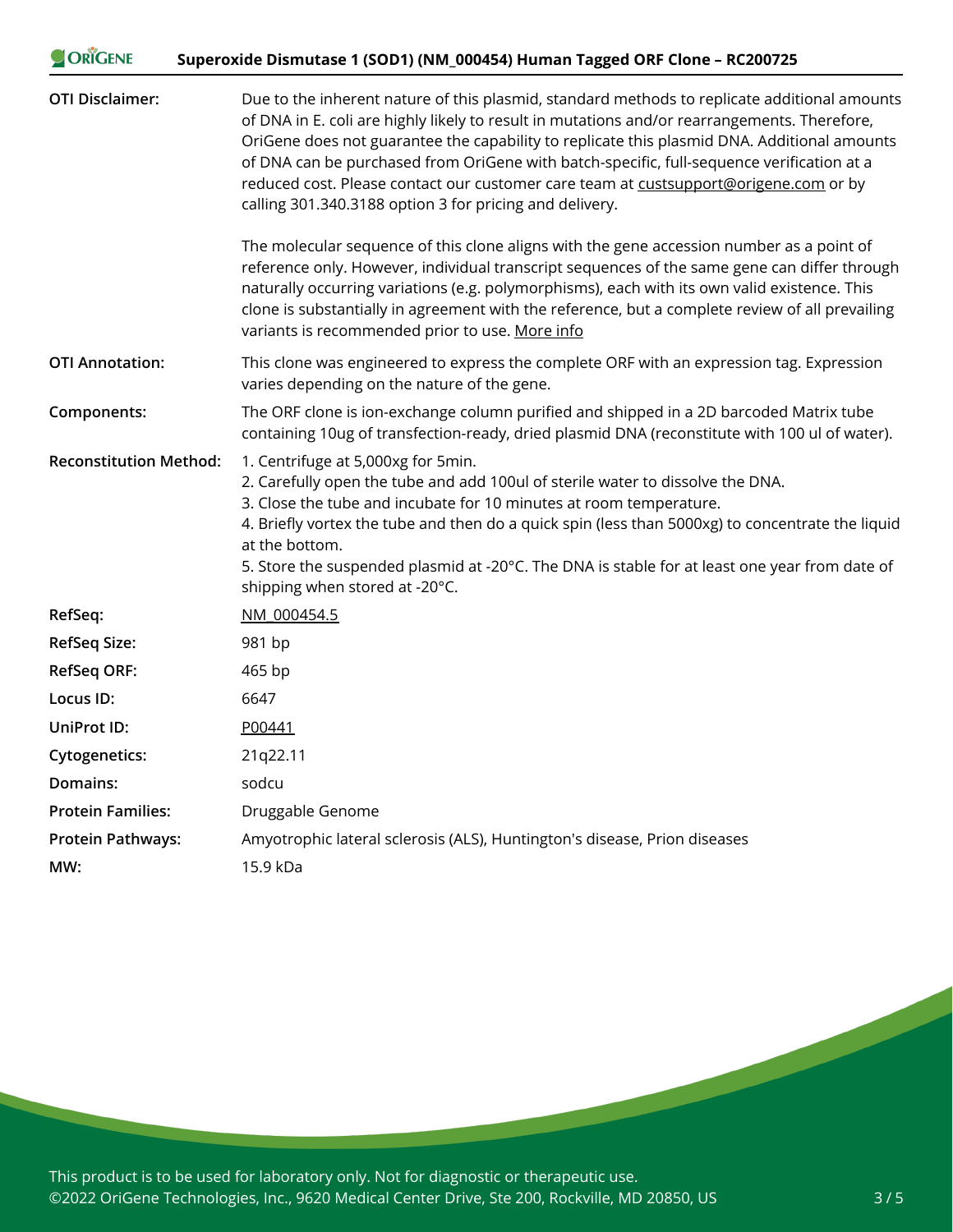#### **CORIGENE Superoxide Dismutase 1 (SOD1) (NM\_000454) Human Tagged ORF Clone – RC200725**

**Gene Summary:** The protein encoded by this gene binds copper and zinc ions and is one of two isozymes responsible for destroying free superoxide radicals in the body. The encoded isozyme is a soluble cytoplasmic protein, acting as a homodimer to convert naturally-occuring but harmful superoxide radicals to molecular oxygen and hydrogen peroxide. The other isozyme is a mitochondrial protein. In addition, this protein contains an antimicrobial peptide that displays antibacterial, antifungal, and anti-MRSA activity against E. coli, E. faecalis, S. aureus, S. aureus MRSA LPV+, S. agalactiae, and yeast C. krusei. Mutations in this gene have been implicated as causes of familial amyotrophic lateral sclerosis. Rare transcript variants have been reported for this gene. [provided by RefSeq, Jul 2020]

#### **Product images:**



HEK293T cells were transfected with the pCMV6- ENTRY control (Cat# [PS100001], Left lane) or pCMV6-ENTRY SOD1 (Cat# RC200725, Right lane) cDNA for 48 hrs and lysed. Equivalent amounts of cell lysates (5 ug per lane) were separated by SDS-PAGE and immunoblotted with anti-SOD1 (Cat# [TA500495]). Positive lysates [LY400160] (100ug) and [LC400160] (20ug) can be purchased separately from OriGene.



Western blot validation of overexpression lysate (Cat# [LY400160]) using anti-DDK antibody (Cat# [TA50011-100]). Left: Cell lysates from untransfected HEK293T cells; Right: Cell lysates from HEK293T cells transfected with RC200725 using transfection reagent MegaTran 2.0 (Cat# [TT210002]).

This product is to be used for laboratory only. Not for diagnostic or therapeutic use. ©2022 OriGene Technologies, Inc., 9620 Medical Center Drive, Ste 200, Rockville, MD 20850, US